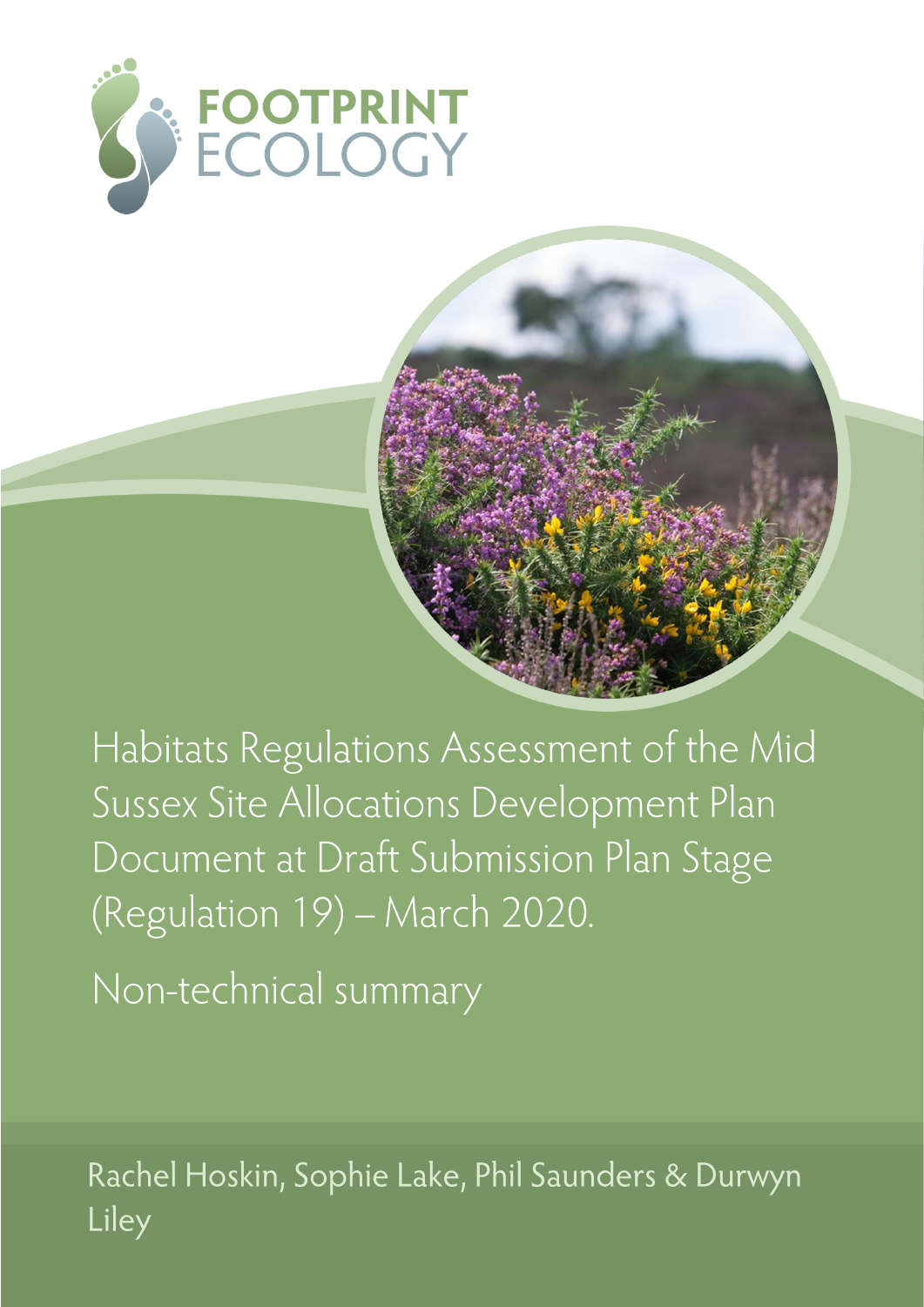FOOTPRINT ECOLOGY, FOREST OFFICE, BERE ROAD, WAREHAM, DORSET BH20 7PA WWW.FOOTPRINT-ECOLOGY.CO.UK 0 1 9 2 9 5 5 2 4 4 4



Footprint Contract Reference: 482 Date: 3rd March 2020 Version: Final Recommended Citation: Hoskin, R., Lake, S., Saunders, P. & Liley, D. (2019) Habitats Regulations Assessment of the Mid Sussex Site Allocations Development Plan Document. Non-technical summary. Unpublished report for Mid Sussex District Council.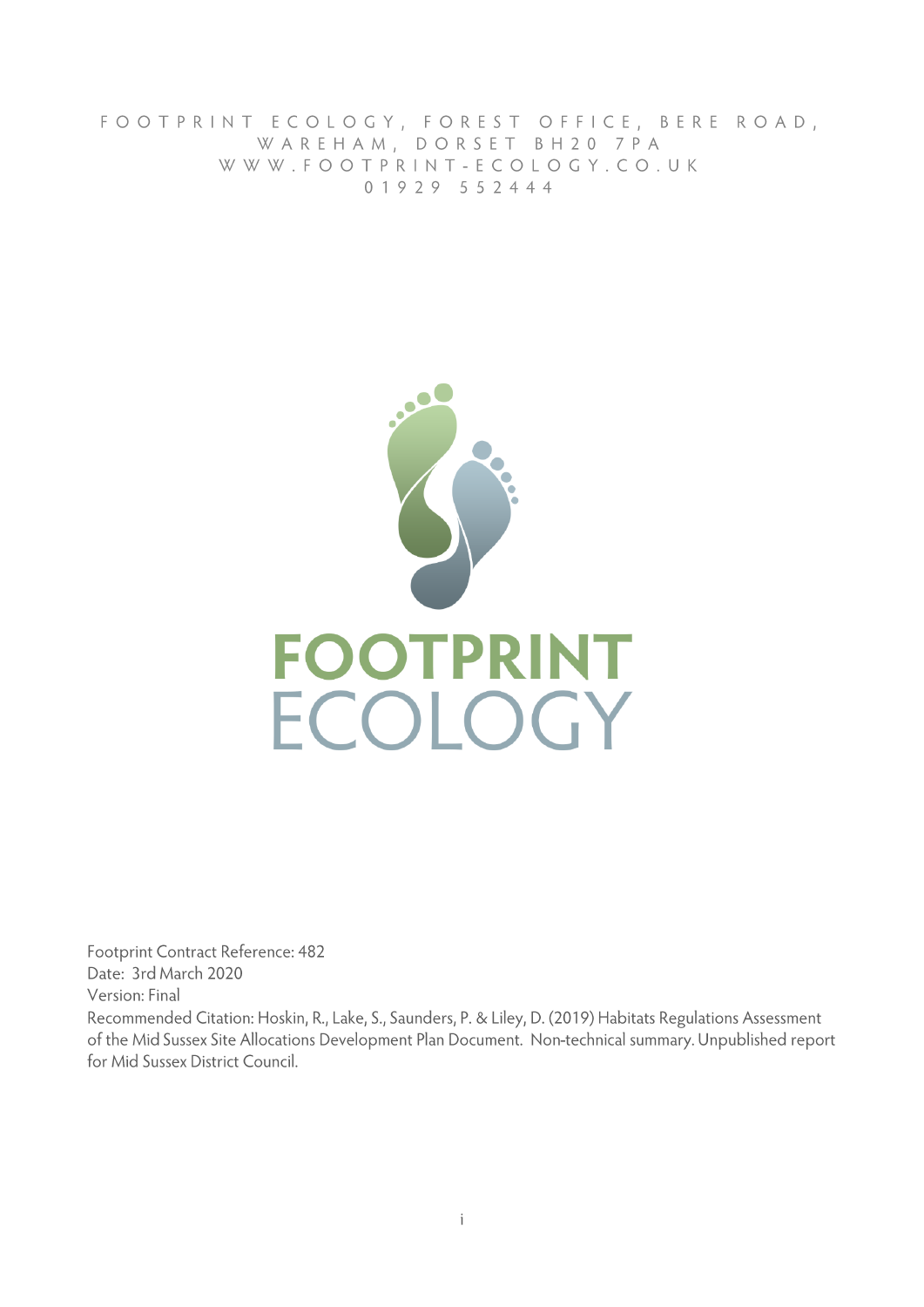# **Non-technical Summary**

This report is the Habitats Regulations Assessment (HRA) of the Mid Sussex Site Allocations Development Plan Document (DPD) at the Regulation 19 stage. This HRA report has been prepared by Footprint Ecology on behalf of Mid Sussex District Council. HRA is the step by step process of ensuring that a plan or project being undertaken by, or permitted by a public body, will not adversely affect the ecological integrity of a European wildlife site. European sites include Special Protection Areas (SPAs), which are classified for their bird populations of European interest, and Special Areas of Conservation (SACs), which are designated for habitats and species of European interest. The legislation sets out a clear step by step approach for decision makers considering any plan or project.

The Site Allocations DPD is part of the Mid Sussex Development Plan, with the District Plan having already been adopted in 2018. The Site Allocations DPD provides the sites necessary to deliver the growth set out within the District Plan, alongside the strategic allocations in the adopted District Plan, which has similarly been through the HRA process.

#### **HRA Process**

Due to the close proximity, known potential risks, and current development of measures to mitigate for potential impacts, Ashdown Forest Special Area of Conservation (SAC) and Special Protection Area (SPA) is the primary focus of the HRA work. The first stage is a screening stage, whereby each aspect of the plan is checked to establish whether there are any risks to the European sites. The HRA identifies 'impact pathways' i.e. any means by which there might be an impact on the European site from the plan content and its future implementation. Any identified likely significant effects, or where there is uncertainty, leads to the appropriate assessment stage. This is a more detailed analysis of the nature of the potential risks and what the consequences may be for the habitats and/or species that are interest features of the European sites. The key impact pathways are discussed below, with recreation impacts primarily relating to risks to SPA features, and air quality impacts primarily relating to risks to SAC features.

## **Air Quality**

Mid Sussex District Council has recognised the potential for growth within the emerging Mid Sussex Site Allocations DPD to have air quality implications for Ashdown Forest and has appointed specialist consultants to assist with the consideration of potential impacts. Reductions in air quality through increased Nitrogen deposition associated with increased traffic can impact on sensitive vegetation communities, leading to habitat deterioration.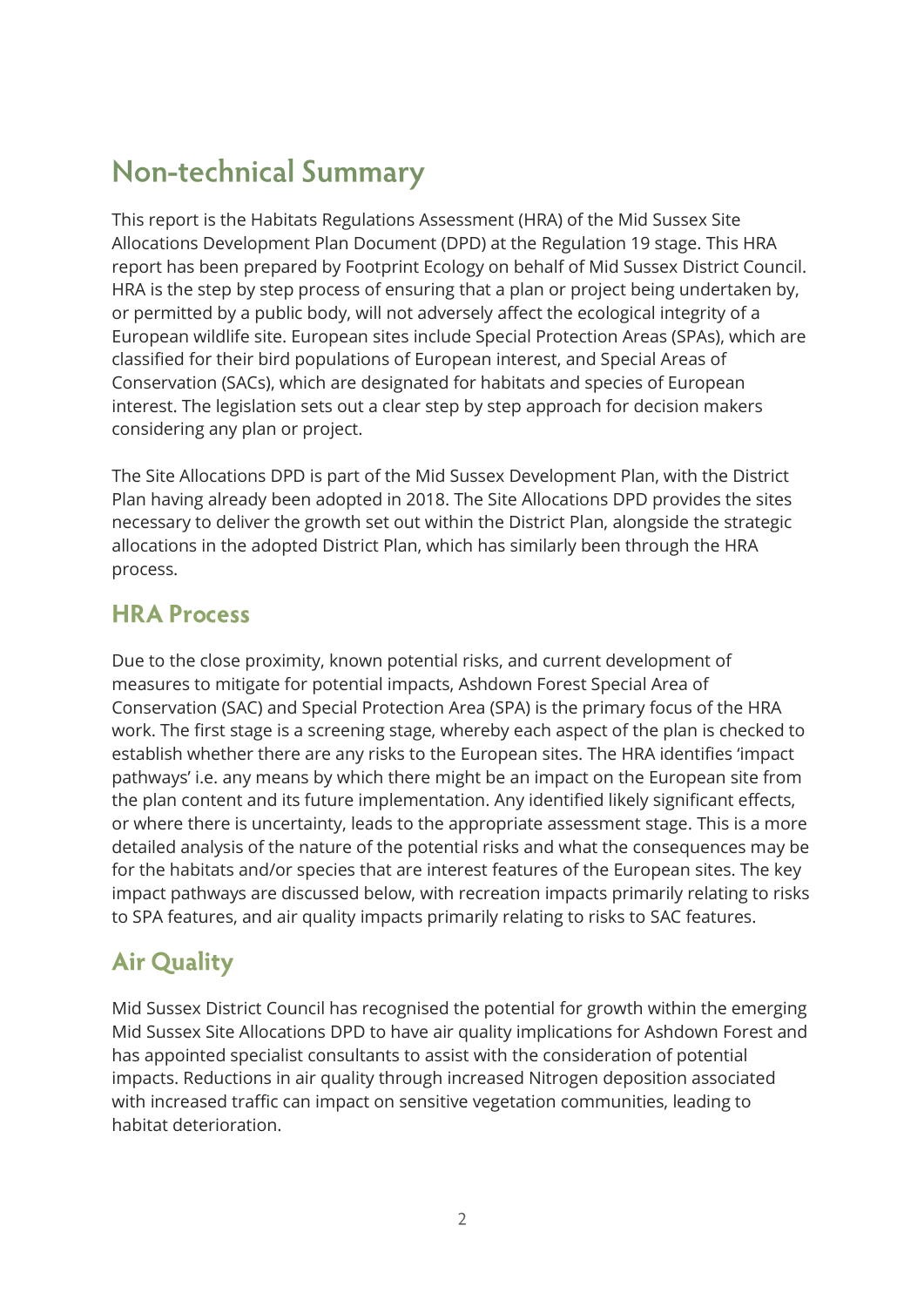The transport consultants, Systra have modelled predicted traffic changes as a result of proposed growth scenarios. The air quality consultants, Wood have then used the traffic modelling to undertake modelling of the predicted resultant changes in atmospheric pollutants, and Footprint Ecology is using the air quality modelling to inform this HRA. A number of growth scenarios (reflecting development in Mid Sussex and neighbouring authorities) have gone through this process. Each scenario has used the same model and Wood have predicted air pollutant increases as a result of the growth scenarios modelled for transect points on roads through and in close proximity to Ashdown Forest.

It is recognised practice that a breach of the critical loads that is greater than 1% is considered to be a likely significant effect for HRA purposes. This is standard practice for HRA of plans and projects, enabling potential risks to be assessed further to establish whether adverse effects on European sites can or cannot be ruled out.

The combined effect of Mid Sussex growth with that of neighbouring local planning authorities is such that critical loads (identified by a national data source) of pollutants are breached at some transect points. These are all points in close proximity to the road, where background loads are already relatively high. The modelling indicates that Nitrogen will be under the maximum critical threshold for all modelled points greater than 10m away from the road under all growth scenarios. It is concluded that this constitutes a likely significant effect, for all growth scenarios modelled, i.e. it is concluded that the air quality impact pathway requires appropriate assessment.

The 'Sites DPD' growth scenario reflects the growth proposed in the DPD at the Regulation 19 stage. It does not present air quality impacts that are significantly higher than other growth scenarios, and includes additional measures in terms of highways improvements that will serve to improve the functioning of the road network and reduce congestion. It is apparent from the modelling results that these improvements are likely to be making a small but positive contribution to reducing the air quality impacts of new growth. It is therefore concluded that the highways improvements are likely to be an important mitigation measure for air quality impacts.

The modelling results for the growth scenarios are such that the breaches of 1% of the critical loads are so low that, having regard for the wider context, they are considered to be a minor retardation low enough to rule out adverse effects on integrity, as a result of the development within Mid Sussex and neighbouring authorities. This conclusion is drawn with consideration of the beneficial influence of a number of factors set out within the appropriate assessment, and with reference to relevant evidence, case law and expert opinion, including advice sought from Natural England.

The factors considered are the long-term trajectory of air quality improvement and the scientific basis of those predictions, and consideration of other wider measures relating to Ashdown Forest that are likely to come forward.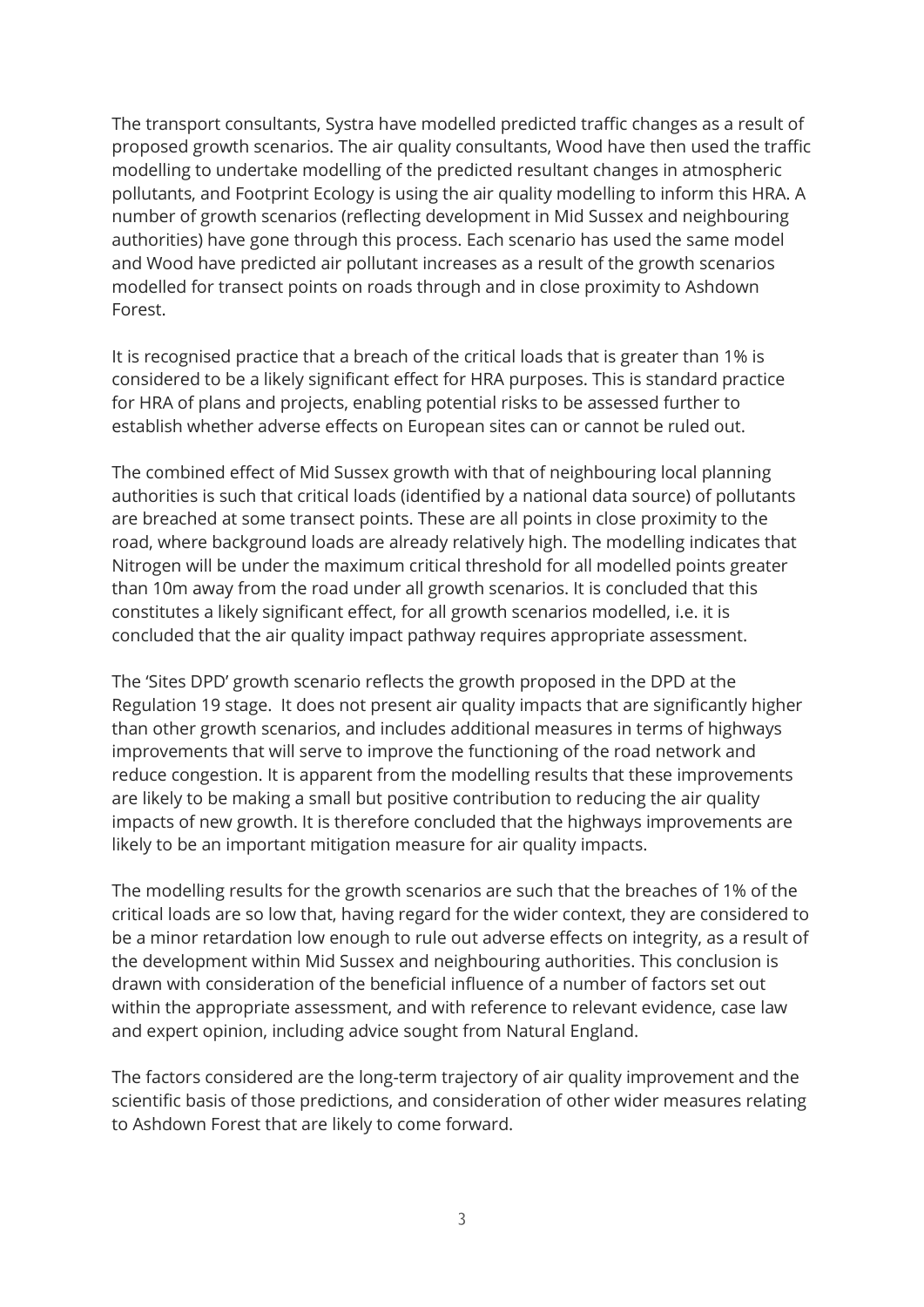### **Recreation**

Mid Sussex District Council, with neighbouring authorities, has established a collaborative approach to assessing and mitigating for recreation impacts on Ashdown Forest. Additional residential development can bring more access pressure to Ashdown Forest, bringing disturbance to species and damage to habitats through trampling, erosion or nutrient enrichment, and previous HRA work has highlighted the need to take a strategic approach to managing additional access.

Evidence has been used to establish a zone of influence for recreation pressure (a zone within which it is deemed from available evidence that new development will contribute towards adverse effects on the protected site in the absence of mitigation). This zone extends into Mid Sussex District, and is used by the local planning authorities to determine the area where additional growth that brings further recreation pressure to Ashdown Forest will need to be mitigated. The strategic approach has been developed with available evidence and is supported by Natural England as the statutory nature conservation body.

This HRA of the Site Allocations DPD assesses the current progress of strategic mitigation and whether the mitigation approach can contribute to supporting the forthcoming site allocations. A package of mitigation measures, to manage recreation is primarily provided for through developer contributions funding as new development comes forward. This money is used to provide access management that is delivered either on-site (i.e. managing access on the European site) or off-site (i.e. providing alternative greenspaces for recreation that provide a similar experience and offer good visitor facilities in response to identified need).

This HRA for the Site Allocations DPD checks the current progress in developing a SANGs approach within the District. A strategic SANG is in place at East Court and Ashplats Wood in East Grinstead. This SANG has provided the off-site mitigation for residential development coming forward since January 2015, and with permissions given to date, is now nearing capacity based on SANGs good practice in terms of the number of new residents per ha of SANG provided.

New SANG options are proposed and are considered to present a viable option for additional SANG capacity to meet the growth provided for by the site allocations. SANG provision should be plan led so that there is certainty that there will be SANG capacity provided alongside new housing growth. The SANG is secured in policy wording.

# **Conclusions**

This HRA uses evidence-based justifications to rule out adverse effects in relation to the key impact pathways, notwithstanding the fact that a HRA report is not complete until the final plan is checked prior to adoption. At this point in time, it is concluded that the Mid Sussex Site Allocations DPD does not present any potential risks to European sites that it is considered are not capable of being mitigated for. Adverse effects on integrity